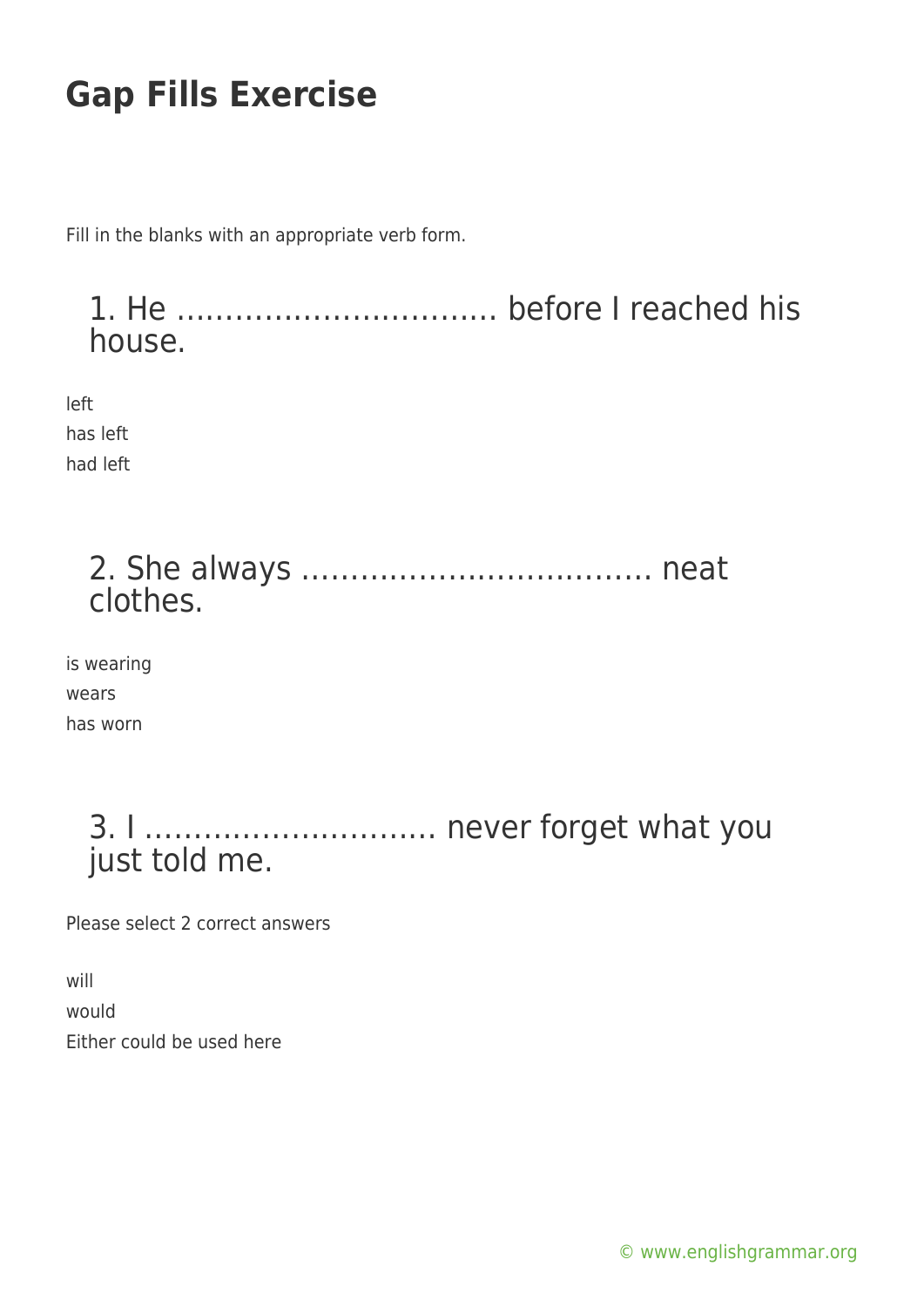4. I ………………………….. her and she ………………………. at once.

phoned, came have phoned, has come phoned, had come

### 5. The boy …………………………….. for cheating on the exam.

punished was punished has punished

### 6. I …………………………….. the letter in the morning.

received have received was receiving

### 7. The winners ………………………………… by the chief guest.

felicitated were felicitated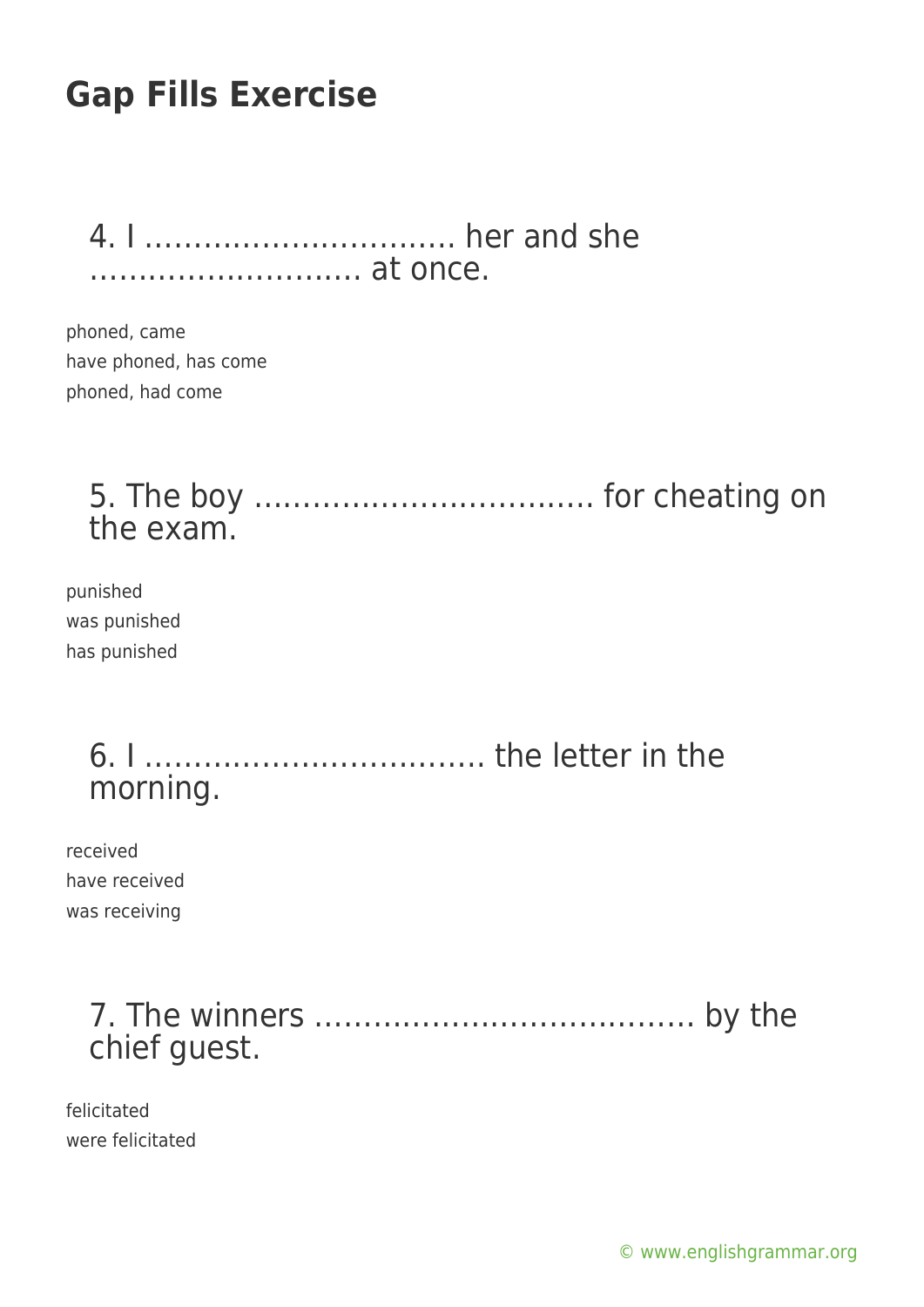were felicitating

#### 8. I am not worried about the test. I ……………………………… well.

am prepared have prepared prepared

#### 9. Hundreds of people ………………………… in the riots.

died were died had died

#### 10. Four members of the family ……………………………. in the accident.

killed were killed have killed

## 11. The athlete …………………………. the distance